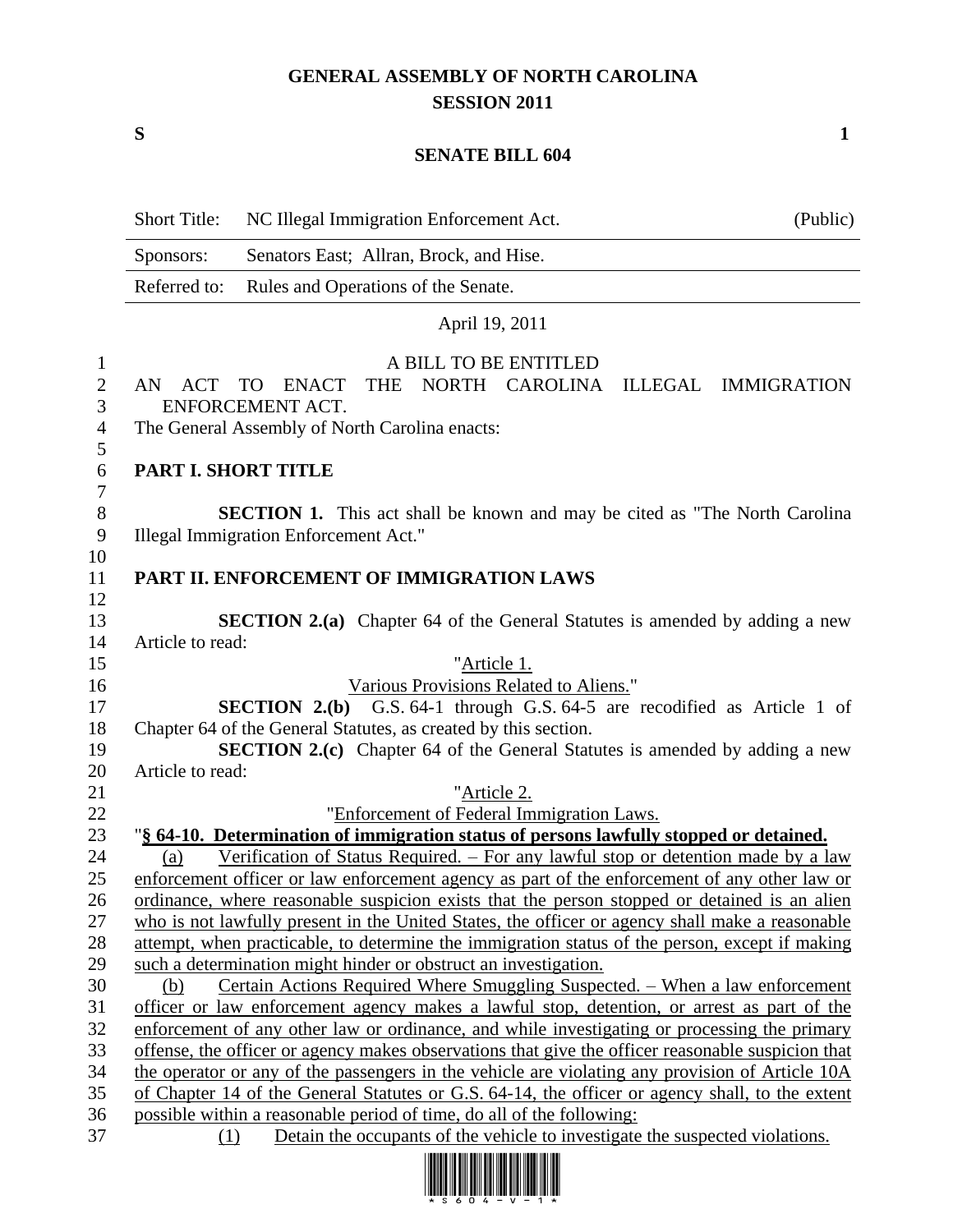|                         |                  | <b>General Assembly of North Carolina</b>                                                         | <b>Session 2011</b> |
|-------------------------|------------------|---------------------------------------------------------------------------------------------------|---------------------|
|                         | (2)              | Inquire regarding the immigration status of the occupants of the vehicle.                         |                     |
| (c)                     |                  | Presumption Against Being an Unlawfully Present Alien. - A person is presumed                     |                     |
|                         |                  | not to be an alien who is unlawfully present in the United States for purposes of this section if |                     |
|                         |                  | either of the following is true:                                                                  |                     |
|                         | (1)              | The person provides to the law enforcement officer or law enforcement                             |                     |
|                         |                  | agency any of the following:                                                                      |                     |
|                         |                  | A valid North Carolina drivers license.<br><u>a.</u>                                              |                     |
|                         |                  | <u>b.</u><br>A North Carolina special identification card.                                        |                     |
|                         |                  | A valid tribal enrollment card or other form of tribal identification.<br>$\mathbf{c}$ .          |                     |
|                         |                  | If the entity requires proof of legal presence in the United States<br><u>d.</u>                  |                     |
|                         |                  | before issuance, any valid federal, State, or local government issued                             |                     |
|                         |                  | identification, so long as the identification includes a photo or                                 |                     |
|                         |                  | biometric identifier.                                                                             |                     |
|                         | (2)              | The person makes a statement or affirmation to the law enforcement officer                        |                     |
|                         |                  | or agency that the person is a United States citizen or national, unless the                      |                     |
|                         |                  | officer or agency has a reasonable suspicion that the statement or affirmation                    |                     |
|                         |                  | is false.                                                                                         |                     |
|                         |                  | "§ 64-11. Determination of immigration status of persons arrested.                                |                     |
|                         |                  | Any person who is arrested shall have the person's immigration status determined before           |                     |
| the person is released. |                  |                                                                                                   |                     |
| $\sqrt{8}$ 64-12.       |                  | Permissible methods for verifying immigration status under this Article;                          |                     |
|                         |                  | transfer and maintenance of information.                                                          |                     |
| (a)                     |                  | Verification Procedure. - Verification of a person's immigration status pursuant to               |                     |
|                         |                  | this Article shall be made as promptly as is reasonably possible and consistent with federal law  |                     |
|                         |                  | and may be made by any of the following methods, as applicable:                                   |                     |
|                         | (1)              | Pursuant to 8 U.S.C. §§ 1373(c), 1644, or any other provision of federal law.                     |                     |
|                         | (2)              | By a law enforcement officer who is authorized by the federal government to                       |                     |
|                         |                  | verify or ascertain an alien's immigration status.                                                |                     |
|                         | (3)              | In any other manner authorized by the federal government.                                         |                     |
| (b)                     |                  | Transfer and Maintenance of Information Permitted. – Except as limited by federal                 |                     |
|                         |                  | law, a State or local agency or political subdivision may maintain information related to the     |                     |
|                         |                  | immigration status of any person and may send and receive that information to any federal,        |                     |
|                         |                  | State, or local agency for any lawful purpose, including:                                         |                     |
|                         | (1)              | Determining a person's eligibility for a public benefit, service, or license                      |                     |
|                         |                  | provided by a federal agency, this State, or a political subdivision of this                      |                     |
|                         |                  | State.                                                                                            |                     |
|                         | (2)              | Confirming a person's claim of residence or domicile if determination is                          |                     |
|                         |                  | required by State law or a judicial order issued pursuant to a civil or criminal                  |                     |
|                         |                  | proceeding in this State.                                                                         |                     |
|                         | (3)              | Determining if the person is in compliance with the federal registration laws                     |                     |
|                         |                  | of Title II, Part 7 of the Immigration and Nationality Act.                                       |                     |
|                         | $\left(4\right)$ | Making a valid request for verification of the citizenship or immigration                         |                     |
|                         |                  | status of any person pursuant to 8 U.S.C. § 1373.                                                 |                     |
|                         |                  | "§ 64-13. Request for federal detainer for aliens not lawfully present in the United States;      |                     |
|                         |                  | transport of alien.                                                                               |                     |
| (a)                     |                  | Request for Federal Detainer Required. - Any law enforcement officer or law                       |                     |
|                         |                  | enforcement agency that has custody of a person verified to be an alien who is not lawfully       |                     |
|                         |                  | present in the United States shall request that the United States Department of Homeland          |                     |
|                         |                  | Security issue a detainer requesting transfer of the illegal alien into federal custody.          |                     |
| (b)                     |                  | Transport of Alien Permitted. – Notwithstanding any other provision of law, a State               |                     |
|                         |                  | or local law enforcement agency may securely transport an alien who is in the agency's custody    |                     |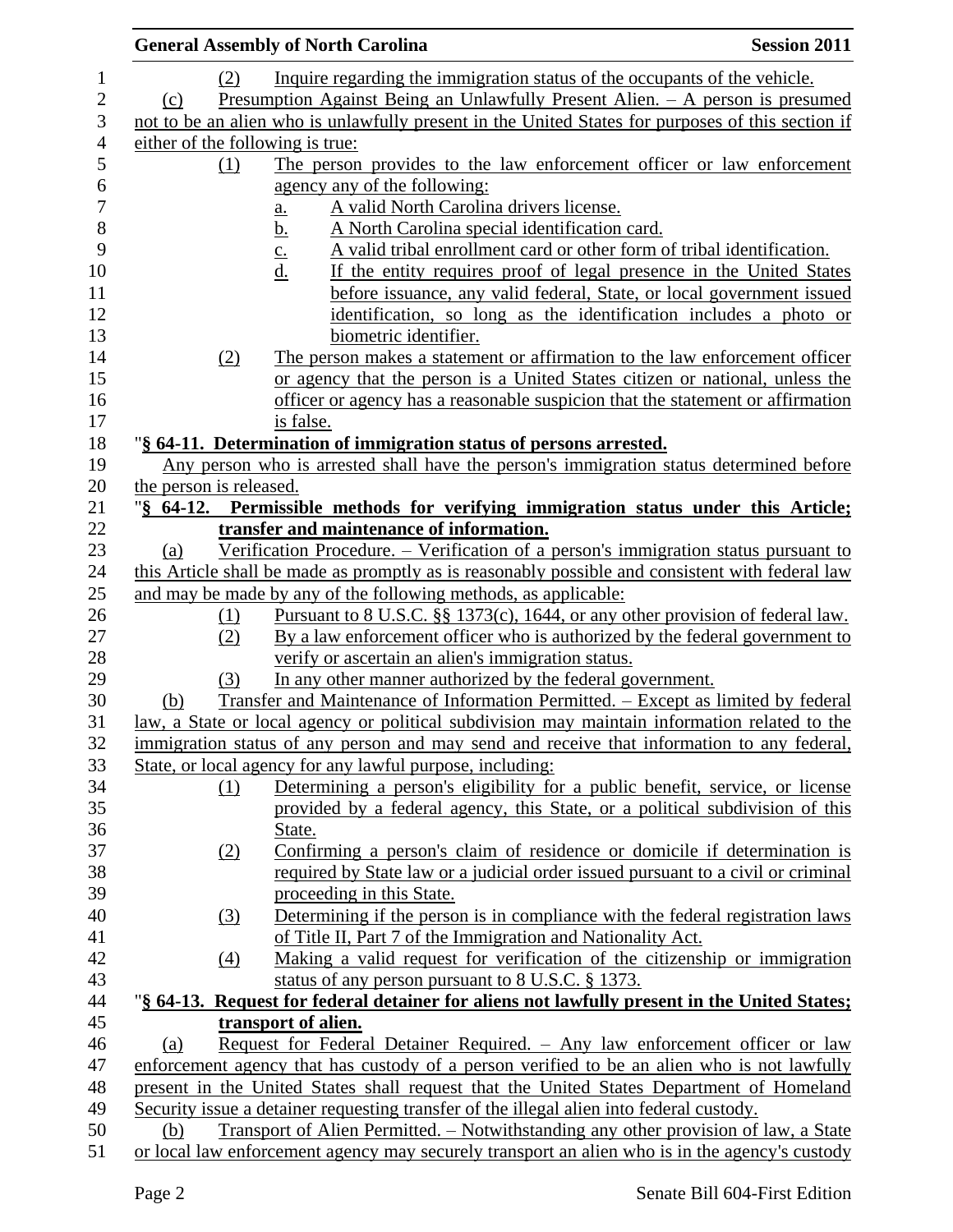|                  |                   | <b>General Assembly of North Carolina</b>                                                                                                                     | <b>Session 2011</b> |
|------------------|-------------------|---------------------------------------------------------------------------------------------------------------------------------------------------------------|---------------------|
| $\mathbf 1$      |                   | and whom the agency has verified is unlawfully present in the United States to a federal                                                                      |                     |
| $\mathbf{2}$     |                   | detention facility in this State or, with the concurrence of the receiving federal agency, to a                                                               |                     |
| 3                |                   | federal facility or other point of transfer to federal custody that is outside this State.                                                                    |                     |
| $\overline{4}$   |                   | "§ 64-14. Unlawful transporting, moving, concealing, harboring, or shielding of aliens not                                                                    |                     |
| 5                |                   | lawfully present in the United States.                                                                                                                        |                     |
| $\boldsymbol{6}$ | (a)               | Offense. $-$ It is unlawful for a person to do any of the following for commercial                                                                            |                     |
| $\tau$           |                   | advantage or private financial gain:                                                                                                                          |                     |
| $8\,$            | (1)               | Transport, move, or attempt to transport into this State, or within this State,                                                                               |                     |
| 9                |                   | an alien knowing or in reckless disregard of the fact that the alien is in the                                                                                |                     |
| 10               |                   | United States in violation of federal law, in furtherance of the illegal                                                                                      |                     |
| 11               |                   | presence of the alien in the United States.                                                                                                                   |                     |
| 12               | (2)               | Knowingly, with the intent to violate federal immigration law, conceal,                                                                                       |                     |
| 13               |                   | harbor, or shelter from detection an alien in a place within this State,                                                                                      |                     |
| 14               |                   | including a building or means of transportation, knowing or in reckless                                                                                       |                     |
| 15               |                   | disregard of the fact that the alien is in the United States in violation of                                                                                  |                     |
| 16               |                   | federal law.                                                                                                                                                  |                     |
| 17               | (3)               | Encourage or induce an alien to come to, enter, or reside in this State,                                                                                      |                     |
| 18               |                   | knowing or in reckless disregard of the fact that the alien's coming to, entry,                                                                               |                     |
| 19               |                   | or residence is or will be in violation of law.                                                                                                               |                     |
| 20               | $\underline{(4)}$ | Engage in any conspiracy to commit any of the offenses set forth in this                                                                                      |                     |
| 21               |                   | subsection.                                                                                                                                                   |                     |
| 22               | (b)               | Classification. $-$ A person who violates this section is guilty of a Class 1                                                                                 |                     |
| 23<br>24         |                   | misdemeanor except that a violation of this section that involves 10 or more aliens who are not<br>lawfully present in the United States is a Class G felony. |                     |
| 25               | (c)               | <u>Exception</u> for Ministers and Missionaries. – It is not a violation of this section for a                                                                |                     |
| 26               |                   | religious denomination or organization or an agent, officer, or member of a religious                                                                         |                     |
| 27               |                   | denomination or organization to encourage, invite, call, allow, or enable an alien to perform the                                                             |                     |
| 28               |                   | vocation of a minister or missionary for the denomination or organization in the United States                                                                |                     |
| 29               |                   | as a volunteer who is not compensated as an employee, notwithstanding the provision of room,                                                                  |                     |
| 30               |                   | board, travel, medical assistance, and other basic living expenses.                                                                                           |                     |
| 31               | (d)               | Other Exceptions. – Nothing in this section prohibits or restricts the provision of any                                                                       |                     |
| 32               | of the following: |                                                                                                                                                               |                     |
| 33               | (1)               | A state or local public benefit described in 8 U.S.C. § 1621(b).                                                                                              |                     |
| 34               | (2)               | Charitable or humanitarian assistance, including medical care, child                                                                                          |                     |
| 35               |                   | protective services, housing, counseling, food, victim assistance, religious                                                                                  |                     |
| 36               |                   | services and sacraments, and transportation to and from a location where the                                                                                  |                     |
| 37               |                   | assistance is provided, by a charitable, educational, or religious organization                                                                               |                     |
| 38               |                   | or its employees, agents, or volunteers, using private funds.                                                                                                 |                     |
| 39               |                   | "§ 64-15. Certain restrictions by State and local agencies prohibited.                                                                                        |                     |
| 40               |                   | A State or local agency or other political subdivision of this State shall not limit or by any                                                                |                     |
| 41               |                   | means restrict by ordinance, regulation, policy, practice, or in any other manner, either of the                                                              |                     |
| 42               | following:        |                                                                                                                                                               |                     |
| 43               | (1)               | The authority of any law enforcement agency or law enforcement officer, or                                                                                    |                     |
| 44<br>45         |                   | any State or local governmental agency to assist the federal government in                                                                                    |                     |
| 46               |                   | the enforcement of any federal law or regulation governing immigration.<br>The authority of any law enforcement agency or law enforcement officer to          |                     |
| 47               | (2)               | investigate or enforce any violation of the federal misdemeanor offenses of                                                                                   |                     |
| 48               |                   | willful failure to register as an alien or willful failure to personally possess                                                                              |                     |
| 49               |                   | an alien registration document, as required by 8 U.S.C. §§ 1304(e) or                                                                                         |                     |
| 50               |                   | $1306(a)$ .                                                                                                                                                   |                     |
| 51               |                   | "§ 64-16. Implementation to be consistent with other laws and civil rights.                                                                                   |                     |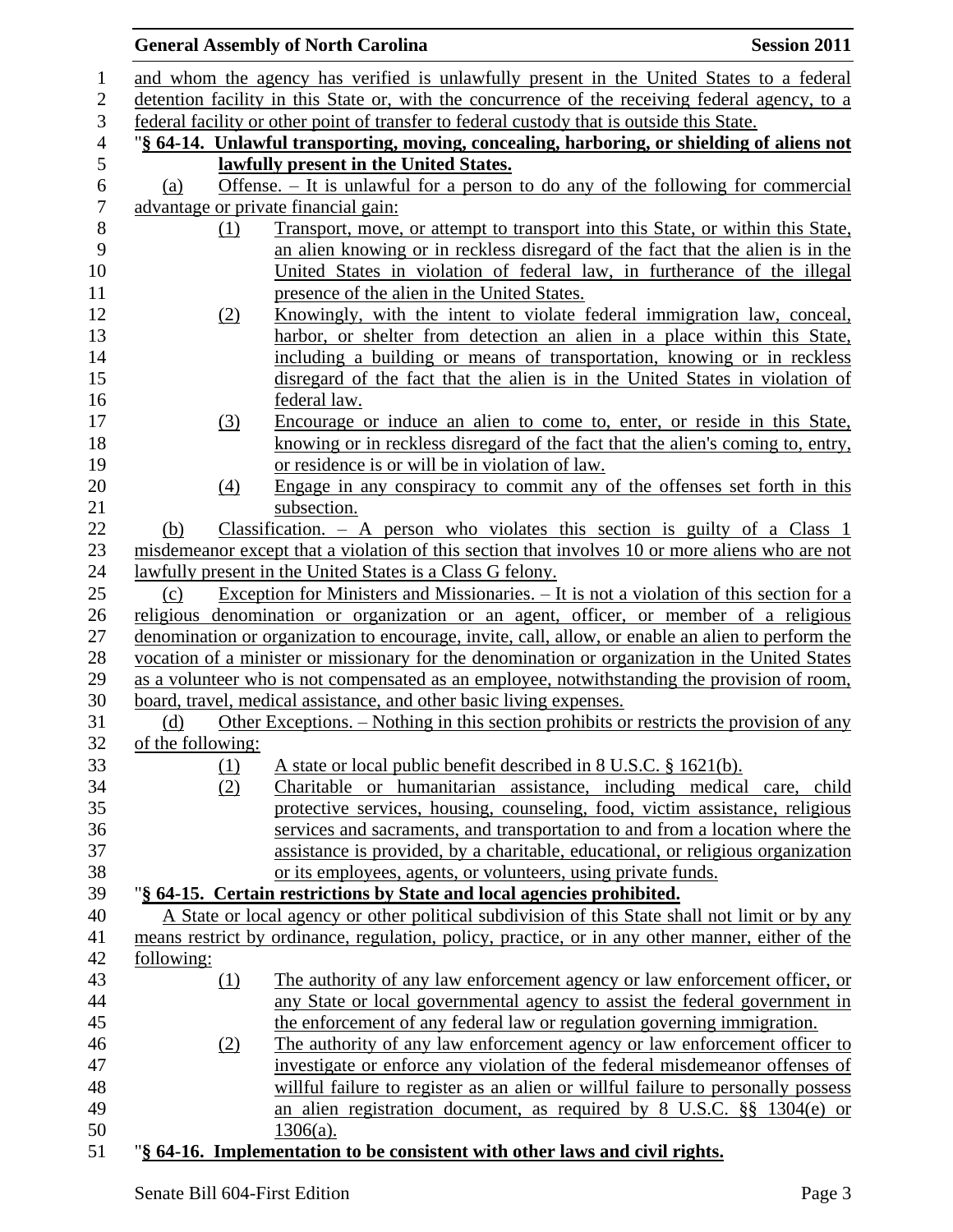|                  | <b>General Assembly of North Carolina</b>                                                                                        | <b>Session 2011</b> |
|------------------|----------------------------------------------------------------------------------------------------------------------------------|---------------------|
| 1                | Law enforcement officers and agencies shall not consider race, color, religion, or national                                      |                     |
| $\boldsymbol{2}$ | origin in the enforcement of this Article except to the extent permitted by the United States or                                 |                     |
| $\mathfrak{Z}$   | North Carolina Constitutions. All State and local agencies shall implement this Article in a                                     |                     |
| $\overline{4}$   | manner that is consistent with federal laws that regulate immigration, protect civil rights of all                               |                     |
| 5                | persons, and establish the privileges and immunities of United States citizens.                                                  |                     |
| 6                | "§ 64-17. Proof of eligibility required in order to receive public benefits.                                                     |                     |
| $\boldsymbol{7}$ | Verification Required. – Except as provided in subsection (b) of this section or<br>(a)                                          |                     |
| $8\,$            | when exempted by federal law, an agency or political subdivision of this State shall verify the                                  |                     |
| 9                | lawful presence in the United States of an individual at least 18 years of age who applies for a                                 |                     |
| 10               | state or local public benefit or a federal public benefit that is administered by an agency or                                   |                     |
| 11               | political subdivision of this State.                                                                                             |                     |
| 12               | Exceptions. – Verification of lawful presence pursuant to this section is not required<br>(b)                                    |                     |
| 13               | for applications for any of the following:                                                                                       |                     |
| 14               | A federal public benefit that is enumerated in 8 U.S.C. § 1611(b).<br>(1)                                                        |                     |
| 15               | A federal public benefit for which lawful presence in the United States is not<br>(2)                                            |                     |
| 16               | required.                                                                                                                        |                     |
| 17               | A State or local public benefit enumerated in 8 U.S.C. § 1621(b).<br>(3)                                                         |                     |
| 18               | Method of Verification. - A State agency or political subdivision of this State<br>(c)                                           |                     |
| 19               | required to verify the lawful presence in the United States of an applicant under this section                                   |                     |
| 20               | shall do all of the following:                                                                                                   |                     |
| 21               | Require the applicant to sign, under penalty of perjury, an affidavit under<br>(1)                                               |                     |
| 22               | penalty of perjury that the person is either:                                                                                    |                     |
| 23               | A United States citizen.<br>a.                                                                                                   |                     |
| 24               | A qualified alien as that term is defined in 8 U.S.C. § 1641.<br>b.                                                              |                     |
| 25               | Verify the applicant's eligibility for the benefit through the SAVE program.<br>(2)                                              |                     |
| 26               | Contents and Function of Affidavit. – The affidavit required under subsection (c) of<br>(d)                                      |                     |
| 27               | this section shall contain a statement advising the signer that providing false information                                      |                     |
| 28<br>29         | subjects the signer to penalties for perjury. Until an applicant's eligibility for a benefit is                                  |                     |
| 30               | verified through the SAVE program, the affidavit may be presumed to be proof of lawful<br>presence for purposes of this section. |                     |
| 31               | False Claims of Citizenship. – In addition to any penalty for perjury, if an affidavit<br>(e)                                    |                     |
| 32               | constitutes a false claim of United States citizenship under 18 U.S.C. § 911, the agency                                         |                     |
| 33               | requiring the affidavit shall file a complaint with the United States Attorney for the applicable                                |                     |
| 34               | federal judicial district based upon the venue in which the affidavit was executed.                                              |                     |
| 35               | Reporting of Suspected Fraud. – If a State agency or political subdivision<br>(f)                                                |                     |
| 36               | determines that it has reasonable suspicion that a person applying for a public benefit has                                      |                     |
| 37               | violated or attempted to violate any fraud provision of the General Statutes, it shall provide all                               |                     |
| 38               | relevant information to a local law enforcement agency.                                                                          |                     |
| 39               | Variations Permitted. $-$ A State agency or political subdivision may, with the<br>(g)                                           |                     |
| 40               | concurrence of the North Carolina Attorney General, adopt variations to the requirements of                                      |                     |
| 41               | this section that clearly improve the efficiency of or reduce delay in the verification process or                               |                     |
| 42               | provide for adjudication of unique individual circumstances where the verification procedures                                    |                     |
| 43               | in this section would impose an unusual hardship on a legal resident of North Carolina.                                          |                     |
| 44               | Noncompliance Unlawful. – It is unlawful for a State agency or political subdivision<br>(h)                                      |                     |
| 45               | of this State to provide a federal public benefit or a state or local public benefit in violation of                             |                     |
| 46               | this section.                                                                                                                    |                     |
| 47               | Definitions. – The following definitions apply in this section:<br>(i)                                                           |                     |
| 48               | Federal public benefit. $-$ As defined in 8 U.S.C. § 1611.<br>(1)                                                                |                     |
| 49               | SAVE program. – The Systematic Alien Verification for Entitlements<br>(2)                                                        |                     |
| 50               | program operated by the United States Department of Homeland Security or                                                         |                     |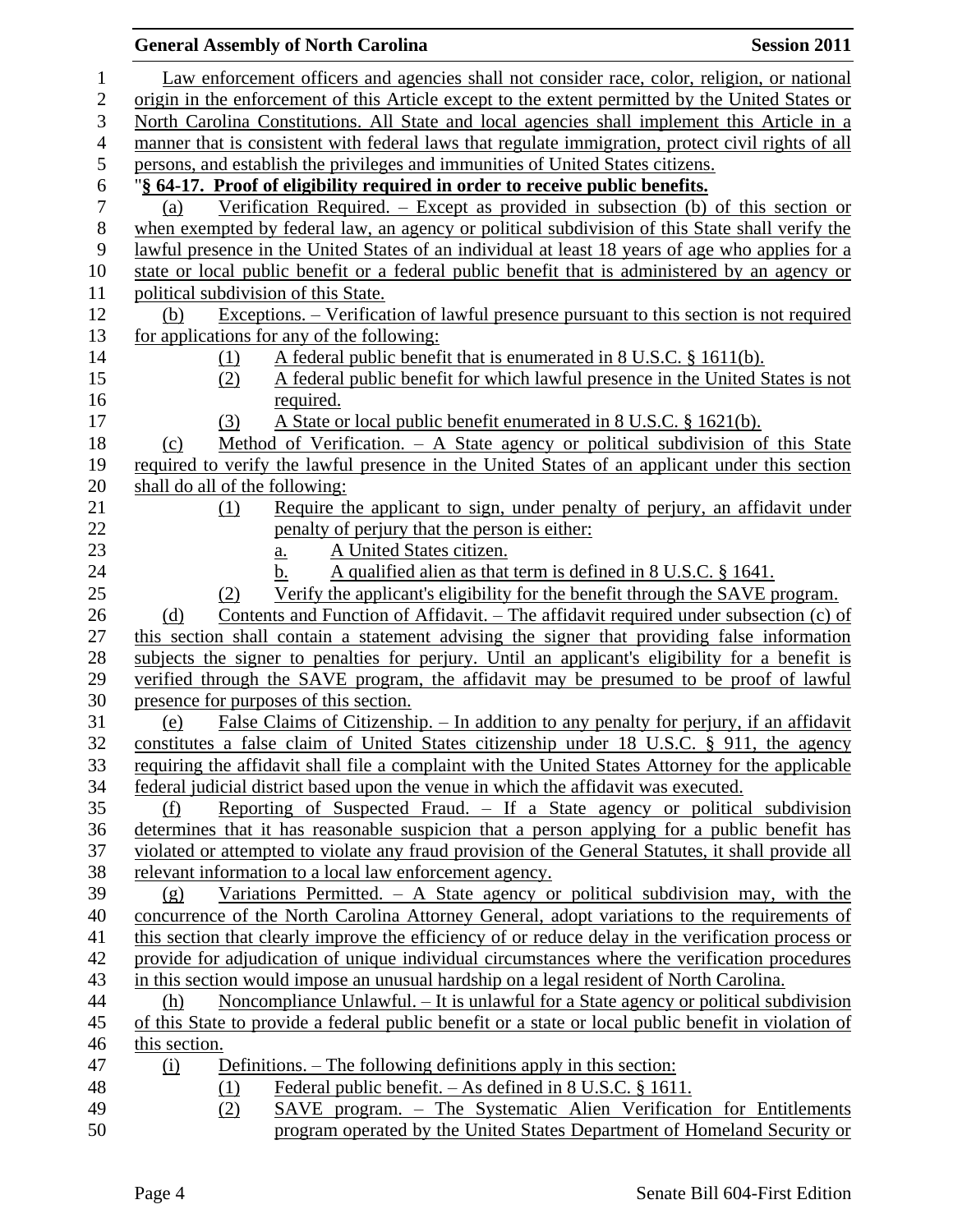|                            | <b>General Assembly of North Carolina</b> |     |                |             |                                                                   |            |         |       | <b>Session 2011</b>                                                                                    |
|----------------------------|-------------------------------------------|-----|----------------|-------------|-------------------------------------------------------------------|------------|---------|-------|--------------------------------------------------------------------------------------------------------|
| $\mathbf{1}$<br>$\sqrt{2}$ |                                           |     |                |             | Homeland Security.                                                |            |         |       | a successor or equivalent program designated by the Department of                                      |
| 3                          |                                           | (3) |                |             | State or local public benefit. - As defined in 8 U.S.C. § 1621.   |            |         |       |                                                                                                        |
| $\overline{4}$             |                                           |     |                |             |                                                                   |            |         |       | "\\$ 64-18. Legal resident may bring action regarding agency that limits enforcement of                |
| 5                          |                                           |     |                |             | federal immigration laws.                                         |            |         |       |                                                                                                        |
| 6                          | (a)                                       |     |                |             |                                                                   |            |         |       | Policies Restricting Enforcement of Federal Law Prohibited. - A State agency or                        |
| $\boldsymbol{7}$           |                                           |     |                |             |                                                                   |            |         |       | political subdivision of this State shall not adopt or implement any policy that limits or restricts   |
| $8\,$                      |                                           |     |                |             |                                                                   |            |         |       | the enforcement of federal immigration laws, including 8 U.S.C. § 1373 and 8 U.S.C. § 1644,            |
| 9                          |                                           |     |                |             | to less than the full extent permitted by federal law.            |            |         |       |                                                                                                        |
| 10                         | (b)                                       |     |                |             |                                                                   |            |         |       | <u>Suit to Enforce. – Any resident of this State may bring a civil action to enforce the</u>           |
| 11                         |                                           |     |                |             |                                                                   |            |         |       | prohibition contained in subsection (a) of this section, or to enforce G.S. 64-17, against any         |
| 12                         |                                           |     |                |             |                                                                   |            |         |       | governmental entity that adopts or implements a policy that violates that prohibition. The action      |
| 13                         |                                           |     |                |             |                                                                   |            |         |       | shall be commenced in superior court in the county where the alleged violation is occurring.           |
| 14                         |                                           |     |                |             |                                                                   |            |         |       | The court shall order recovery of court costs and reasonable attorneys' fees to a party that           |
| 15                         |                                           |     |                |             |                                                                   |            |         |       | prevails on the merits and, if there is a judicial finding that an entity has violated subsection (a)  |
| 16                         |                                           |     |                |             |                                                                   |            |         |       | of this section, shall also order the entity to pay a civil fine of not less than five hundred dollars |
| 17                         |                                           |     |                |             |                                                                   |            |         |       | $(\$500.00)$ and not more than five thousand dollars $(\$5,000)$ for each day that the policy has      |
| 18                         |                                           |     |                |             |                                                                   |            |         |       | remained in effect after the filing of an action pursuant to this subsection. The clear proceeds of    |
| 19                         |                                           |     |                |             |                                                                   |            |         |       | these fines shall be remitted to the Civil Penalty and Forfeiture Fund in accordance with              |
| 20                         | G.S. 115C-457.2.                          |     |                |             |                                                                   |            |         |       |                                                                                                        |
| 21                         | (c)                                       |     |                |             |                                                                   |            |         |       | Indemnification of Law Enforcement Officers. - A law enforcement officer shall be                      |
| 22                         |                                           |     |                |             |                                                                   |            |         |       | indemnified by the law enforcement officer's agency against reasonable costs and expenses,             |
| 23                         |                                           |     |                |             |                                                                   |            |         |       | including attorneys' fees, incurred by the officer in connection with any action brought pursuant      |
| 24                         |                                           |     |                |             |                                                                   |            |         |       | to this section to which the officer may be a party by reason of the officer being or having been      |
| 25                         |                                           |     |                |             |                                                                   |            |         |       | a member of the law enforcement agency, except in relation to matters in which the officer is          |
| 26                         | adjudged to have acted in bad faith."     |     |                |             |                                                                   |            |         |       |                                                                                                        |
| 27                         |                                           |     |                |             | <b>SECTION 3.</b> G.S. 15A-401(b) $(2)$ reads as rewritten:       |            |         |       |                                                                                                        |
| 28                         | " $(b)$                                   |     |                |             | Arrest by Officer Without a Warrant. -                            |            |         |       |                                                                                                        |
| 29                         |                                           | .   |                |             |                                                                   |            |         |       |                                                                                                        |
| 30                         |                                           | (2) |                |             |                                                                   |            |         |       | Offense Out of Presence of Officer. - An officer may arrest without a                                  |
| 31                         |                                           |     |                |             | warrant any person who the officer has probable cause to believe: |            |         |       |                                                                                                        |
| 32                         |                                           |     | a.             |             | Has committed a felony; or                                        |            |         |       |                                                                                                        |
| 33                         |                                           |     | b.             |             | Has committed a misdemeanor, and:                                 |            |         |       |                                                                                                        |
| 34                         |                                           |     |                | 1.          | Will not be apprehended unless immediately arrested; or           |            |         |       |                                                                                                        |
| 35                         |                                           |     |                | 2.          |                                                                   |            |         |       | May cause physical injury to himself or others, or damage to                                           |
| 36                         |                                           |     |                |             | property unless immediately arrested; or                          |            |         |       |                                                                                                        |
| 37                         |                                           |     | c.             |             |                                                                   |            |         |       | Has committed a misdemeanor under G.S. 14-72.1, 14-134.3,                                              |
| 38                         |                                           |     |                |             | 20-138.1, or 20-138.2; or                                         |            |         |       |                                                                                                        |
| 39                         |                                           |     | d.             |             |                                                                   |            |         |       | Has committed a misdemeanor under G.S. $14-33(a)$ , $14-33(c)(1)$ ,                                    |
| 40                         |                                           |     |                |             |                                                                   |            |         |       | $14-33(c)(2)$ , or 14-34 when the offense was committed by a person                                    |
| 41                         |                                           |     |                |             |                                                                   |            |         |       | with whom the alleged victim has a personal relationship as defined                                    |
| 42                         |                                           |     |                |             | in G.S. $50B-1$ ; or                                              |            |         |       |                                                                                                        |
| 43                         |                                           |     | e.             |             | Has committed a misdemeanor under G.S. $50B-4.1(a)$ ; or          |            |         |       |                                                                                                        |
| 44                         |                                           |     | f.             | Has         | violated                                                          | a pretrial | release | order | under<br>entered                                                                                       |
| 45                         |                                           |     |                |             | G.S. $15A-534.1(a)(2)$ .                                          |            |         |       |                                                                                                        |
| 46                         |                                           |     | g <sub>1</sub> |             | <u>Is an alien:</u>                                               |            |         |       |                                                                                                        |
| 47                         |                                           |     |                | <u>1.</u>   |                                                                   |            |         |       | Who is subject to a civil removal order issued by an                                                   |
| 48                         |                                           |     |                |             | immigration judge;                                                |            |         |       |                                                                                                        |
| 49                         |                                           |     |                | $2_{\cdot}$ |                                                                   |            |         |       | Regarding whom a civil detainer warrant has been issued by                                             |
| 50                         |                                           |     |                |             | the federal Department of Homeland Security; or                   |            |         |       |                                                                                                        |